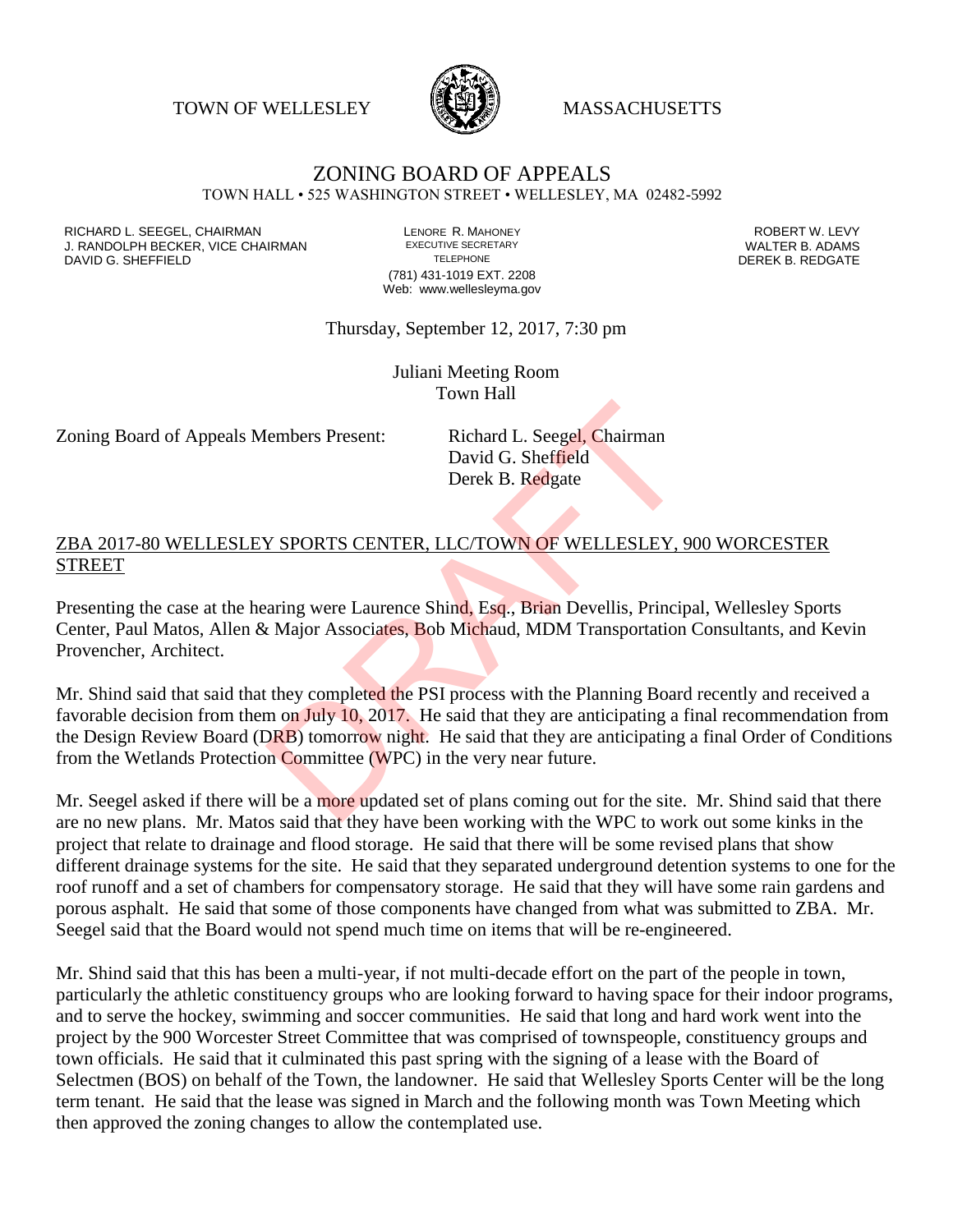Mr. Shind said that a large part of the impetus for starting the Site Plan Review process before having the DRB recommendation and the Order of Conditions, was the timeline and the commitments made to those groups to begin their programs in the fall of next year. He said that requires construction to start this fall.

Mr. Matos said that the site is the location of the former St. James facility. He said that the property is approximately 7. acres with 290 parking spaces. He said that the striping has faded. He said that there are three existing curb cuts. He said that there is a wetland pocket located on the southerly side of the site. He said that the site is flat and there is no drainage on the site. He said that all stormwater currently drains on the parking lot in a westerly direction to a low point and eventually to the wetlands. Mr. Sheffield asked where the water goes from the wetland to off of the property. Mr. Matos said that stormwater is contained in the wetland and floods into the parking lot. Mr. Sheffield confirmed that stormwater currently stays on the property.

Mr. Matos said that the proposed sports complex will be 102,000 square feet. He said that there will be multiple athletic facilities within the building. He said that they are proposing two curb cuts along Worcester Street, one main and one secondary entrance located in approximately the same location. He said that they will be slightly modified to accommodate the development. He said that there are 355 parking spaces proposed and will be located throughout the site. He said that the parking will be compliance with the Recreational Overlay District standards. He said that there will be 1,050 seats spectator seats in the facility and that requires 350 parking spaces. He said that there will be a mix of compact and standard parking spaces. He said that all of the compact spaces will be located along Worcester Street. He said that there will be 64 compact spaces and 291 standard spaces. He said that access will be off of Worcester Street to a main central access. He said that there are various places to access the building. He said that there will be a bus drop off area and a parent drop off area. He said that they have also provided a fire access road will full access around the building. Mr. Sheffield asked if the curb cut at the far upper right is for egress only. Mr. Matos said that it is. he site. He said that the parking will be compliance with<br>that there will be 1,050 seats spectator seats in the facility<br>t there will be a mix of compact and standard parking spa<br>ted along Worcester Street. He said that th

Mr. Matos discussed the drainage system. He said that there will be underground infiltration chambers. He said that concrete retention structures were designed to capture roof runoff and parts of the parking lots. He said that the easterly portion of the parking lot is designed to go into those chambers where they also have water quality structures to provide over 80 percent of TSS removal. He said that they designed rain gardens in the islands in front of the building. He said that stormwater will sheet flow across the parking lot into allocated curb cuts into the rain gardens where the water will infiltrate and gradually get back in to the underground infiltration chambers. He said that the most westerly portion of the parking lot will be porous asphalt, which is part of low impact development. He said that the water will hit the pavement and infiltrate into the ground.

Mr. Matos said that there is an existing sewer manhole on Route 9 that they will tie into. He said that they will use the existing connection via a 6 inch pipe. He said there will also be two water service connections to Route 9 on the existing 12 inch main. He said that they will put in an 8 inch pipe for Fire Protection and a 4 inch pipe for domestic.

Mr. Matos said that gas service will provided by National Grid and electrical is being coordinated with Wellesley Municipal Light Plant (MLP).

Mr. Seegel confirmed that no drainage or sewerage will be pumped.

Mr. Matos said that there will be site lighting located on several islands. He said that the poles will vary from 16 to 20 feet high, depending on location. He said that the poles in the west parking lot will be 20 feet high and the poles on the easterly side will be 16 feet high. He said that they will provide a minimum 0.5 foot candles throughout the parking lot and walking areas. He said that along the outside perimeter of the property line, they will provide the minimum 0.01 to zero foot candles.

Mr. Matos said that the project received PSI approval and a MEPA Certificate when they filed an environmental notification. He said that they triggered a traffic component due to trips generated and parking on the site.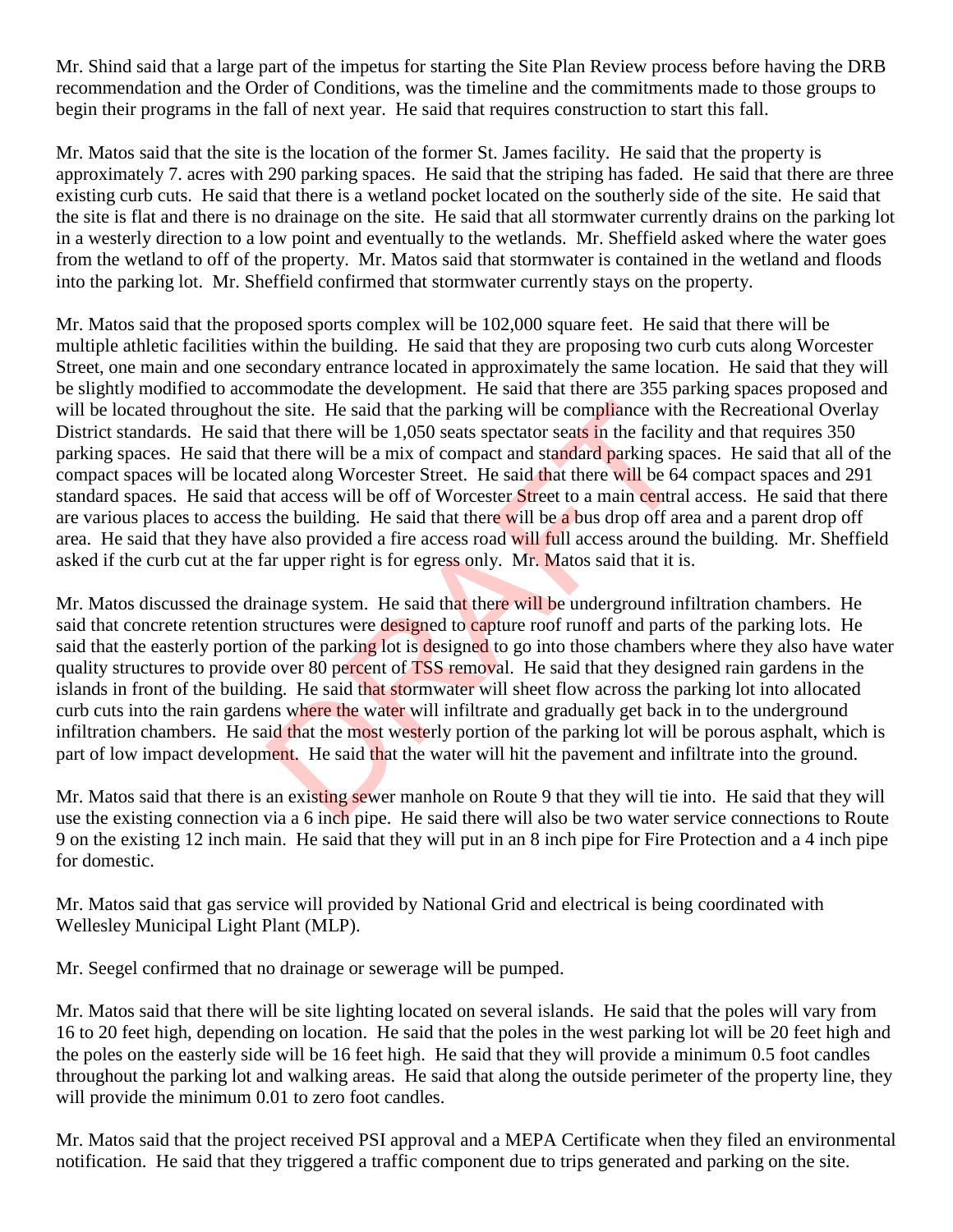Mr. Michaud said that MDM prepared a comprehensive traffic and access study for this property that evaluates the combined impacts of the uses that are likely to occur here. He said that they are subject to peer review through the PSI process. He said that the objectives of evaluating this project had to do with access and trying to minimize the amount of impact on the regional highway system and, more importantly, the local street system. He said that it affects not only traffic, but pedestrian accommodation as well. He said that an objective was to connect in a pedestrian way with the neighborhood to the north of Route 9 through the use of a push button control. He said that it would be an ADA accessible crossing of Route 9. He said that they also looked at the future possibility of connection to the Town's cross town trail system. He said that they looked at alleviating the impacts to the Weston Road interchange, which today serves as a location for vehicles to change direction. The said that the combination of objectives is achieved by the proposed design. He said that there was a lot of neighborhood input. He said that there will be a central circulating aisle that connects to Route 9. He said that it envisions the extension of the existing median island on Route 9 for added storage capacity for a left turn. He said that will be at least 250 feet long and will extend approximately four car lengths from its current length. He said that it will be signalized and will be specifically designed so that it will not allow for left turn movements from Route 9 onto Lexington Road. He said that it will also not allow for movement from the property to Lexington Road. He said that a vehicle can only proceed west or east on Route 9. He said that the idea is to eliminate any cross traffic that would impact the neighborhood. He said that this has been vetted and supported by the Board of Selectmen (BOS) and the Planning Board. He said that this will undergo MassDOT permitting for access.

Mr. Sheffield said that at the upper right of the property at Route 9, there is a road that is adjacent to the property that does not show on the plans. Mr. Michaud said that the objective of the project was to provide a right turn only egress to accommodate bus movement. He said that there were initial discussions with the adjoining landowner at 888 Worcester Street to potentially cross-connect the property. He said that this plan will not preclude that from happening. Mr. Seegel asked about the use at 888 Worcester Street. Mr. Michaud said that it is office use.

Mr. Michaud discussed trip increases due to the project. He said that on an hourly basis. He said that worst case, combined use for am peak hours would be 100 to 150 trips, with 60 percent of the traffic from the east. He said that is an increase of approximately one trip per minute on the west and west and smaller numbers on Weston Road. He said that the trip increases can be supported and accommodated with the current infrastructure and signalized locations along Route 9 without any material degradation in operations. He said that there will not be a noticeable delay or queue as a result of those trip increases. He said that the implementation of the signal will reduce pressure on the Weston Road interchange, as you will be able to reverse direction from the site. He said that there will be similar increases in the evening. oad. He said that a vehicle can only proceed west or east<br>cross traffic that would impact the neighborhood. He said<br>of Selectmen (BOS) and the Planning Board. He said th<br>cess.<br><br>e upper right of the property at Route 9, the

Mr. Michaud said that there will be 355 marked spaces within the property. He said that peak parking is likely to occur in the mid to later morning periods on weekdays, subside mid-day, and come back up to a lower peak in the early evening hours. He said that there will be a similar trend on Saturdays with a slightly higher parking demand. He said that they based their information, not only on industry standards and the land proposed land uses, but on the experience at the Applicant's other facilities that involve ice sheets and sports programming. He said that they have an empirical database to base their information on. He said that the peak parking demands will be accommodated within the site on the property.

Mr. Michaud said that the conclusion of their evaluations is that there will be no degradation in operating levels and may improve the Weston Road interchange, and the pedestrian/bicycle connections will allow for connection to the existing sidewalks and cross town trail system, for multi- modal use of the property.

Mr. Michaud said that the PSI has two remaining components. He said a post occupancy monitoring program is required because of the potential for projects along Route 9 that could affect local neighborhood streets. He said that it was incumbent upon this Applicant to commit to a post occupancy monitoring program that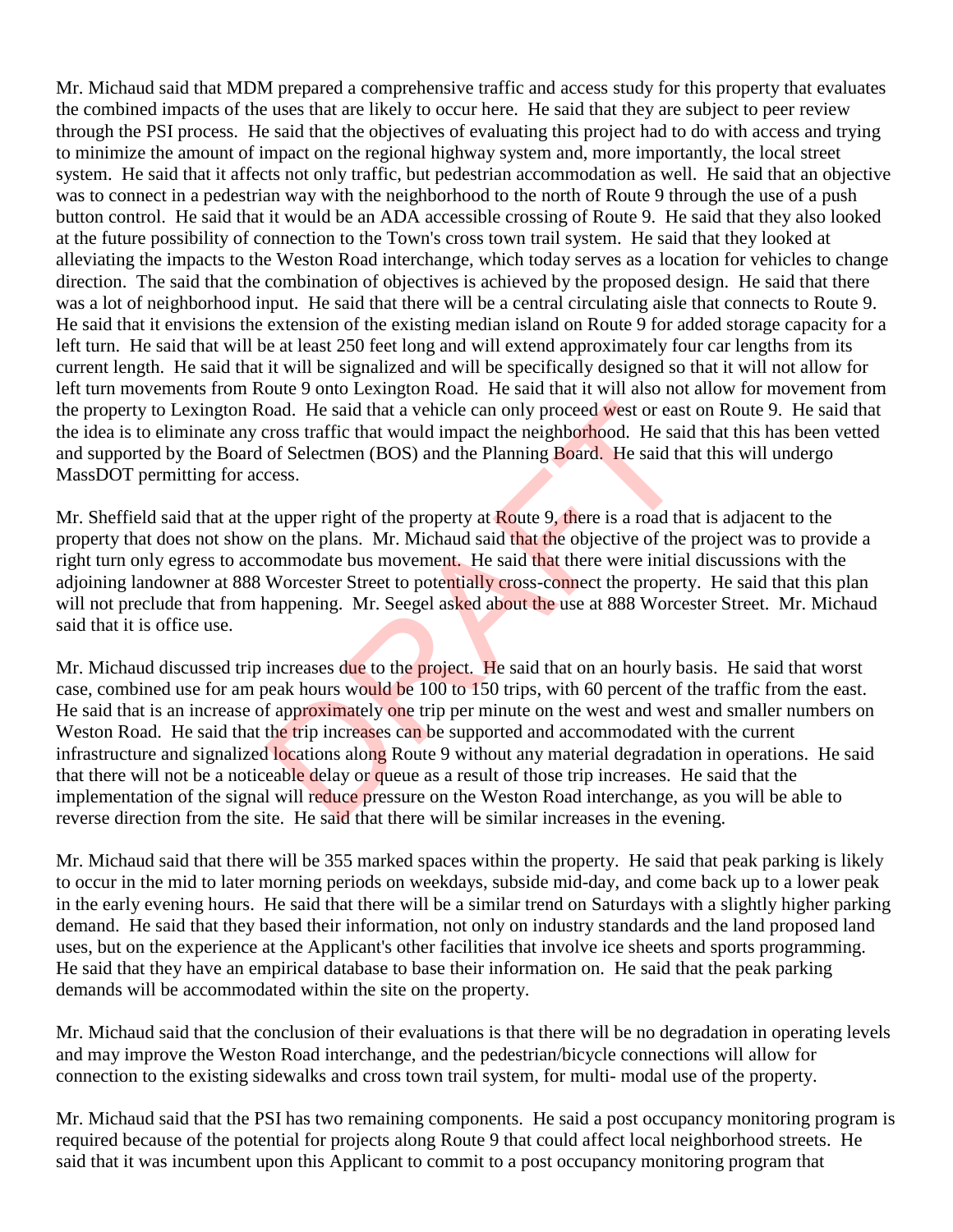measures the before and after of how the site works. He said that the protocols for the program will be established by the town and BETA, its consultant and implemented by the Applicant. He said that a Special Event Traffic Management Plan was required to look at events that would require space beyond the property. He said that they are in the initial stage of evaluating what the special events programming looks like. He said that a special event is not something that will rely on off-site parking. He said that hockey tournaments are programmed at two to three per season during the winter months. He said that they would run from Friday through Sunday have a parking demand that falls below the 355 spaces that are located on the property. He said that there are 10 regional swim meets per season, Friday through Sunday, using 300 parking spaces. He said that the Wellesley/Newton hockey game occurs once a year and will involve substantial parking.

Mr. Seegel asked what will happen if several events are going on at one time. Mr. Michaud said that they will use the synthetic field as a lay down and stretching area for hockey tournaments. He said that they would not schedule a swim meet at the same time as a hockey tournament. He said that programming will be outlined as part of a protocol that defines a special event. He said that they estimated a demand of 275-355 spaces for a special event. He said that they understand that they need to rely on this as a self-sufficient site. He said that if a single event required off-site parking, the intention would be to identify satellite parking with bus shuttle service to the facility. He said that there will be provision for that.

Mr. Sheffield asked if recreational swimming will occur when there is a hockey tournament. Mr. Michaud said that a hockey tournament should not preclude a member from using the facility. He said that a team event would not happen at the same time. Mr. Sheffield confirmed that is a managerial issue.

Mr. Matos discussed general circulation throughout the site. He said that traffic will come off of Worcester Street to the main entrance. He said that vehicles can make a right turn into the westerly parking field if they are not dropping children off. He said that buses will come in the main entrance and make a left turn to access the drop off area. He said that there are multiple doors throughout the facility. He said that parents who drop children off will use the drop off area along the main entrance drive. He said that there is access all the way around the building but that is primarily for fire truck access. He said that the roadway behind that building is designated as one way but can be two way. He said that people using the two-way traffic will be the employees who work at the facility. He said that the majority of people will not go to the easterly side. He said that they will primarily be paring on the westerly and northern side of the property. He said that the easterly side will be used when there is a need for overflow parking. He said that there are 45 parking spaces on the easterly side. Mr. Devellis said that there will be a designated area for employee parking. He said that they will not encourage traffic to use the roadway at the back. He said that it is primarily for the Fire Department. id that there will be provision for that.<br>
ational swimming will occur when there is a hockey tourn<br>
could not preclude a member from using the facility. He<br>
ine time. Mr. Sheffield confirmed that is a managerial iss<br>
1 ci

Mr. Matos said that a vehicle movement plan was submitted.

Mr. Seegel asked where buses will park on the site. Mr. Devellis said that there will be parallel parking at the front near the drop off area. He said that they can accommodate three buses. He said that most of the tournaments will be local tournaments. He said that on-site storage of buses will predominantly be for high school games where an away team will come on one bus. He said that accommodation for three buses is more than enough space.

Mr. Sheffield asked if vehicle circulation templates were used to make sure the turning radii all work. Mr. Matos said that they used an Auto Turn program to test for a Wellesley Fire Department truck and a school bus. He said that for pedestrian circulation, they will relocate the sidewalk on Worcester Street onto the property and will have a small walkway on the southerly side that leads to the main door. He said that there is a handicapped ramp to provide access to the building. Mr. Sheffield said that on the lower pedestrian route, the crosswalks do not directly lead to the entrance. Mr. Matos said that they connect to the handicapped access area. He said that it is shown on Plan C1. Mr. Sheffield said that there is no pedestrian crossing at the center of the parking area. Mr. Devellis said that people will be dropping people off and will not walk between the cars with equipment.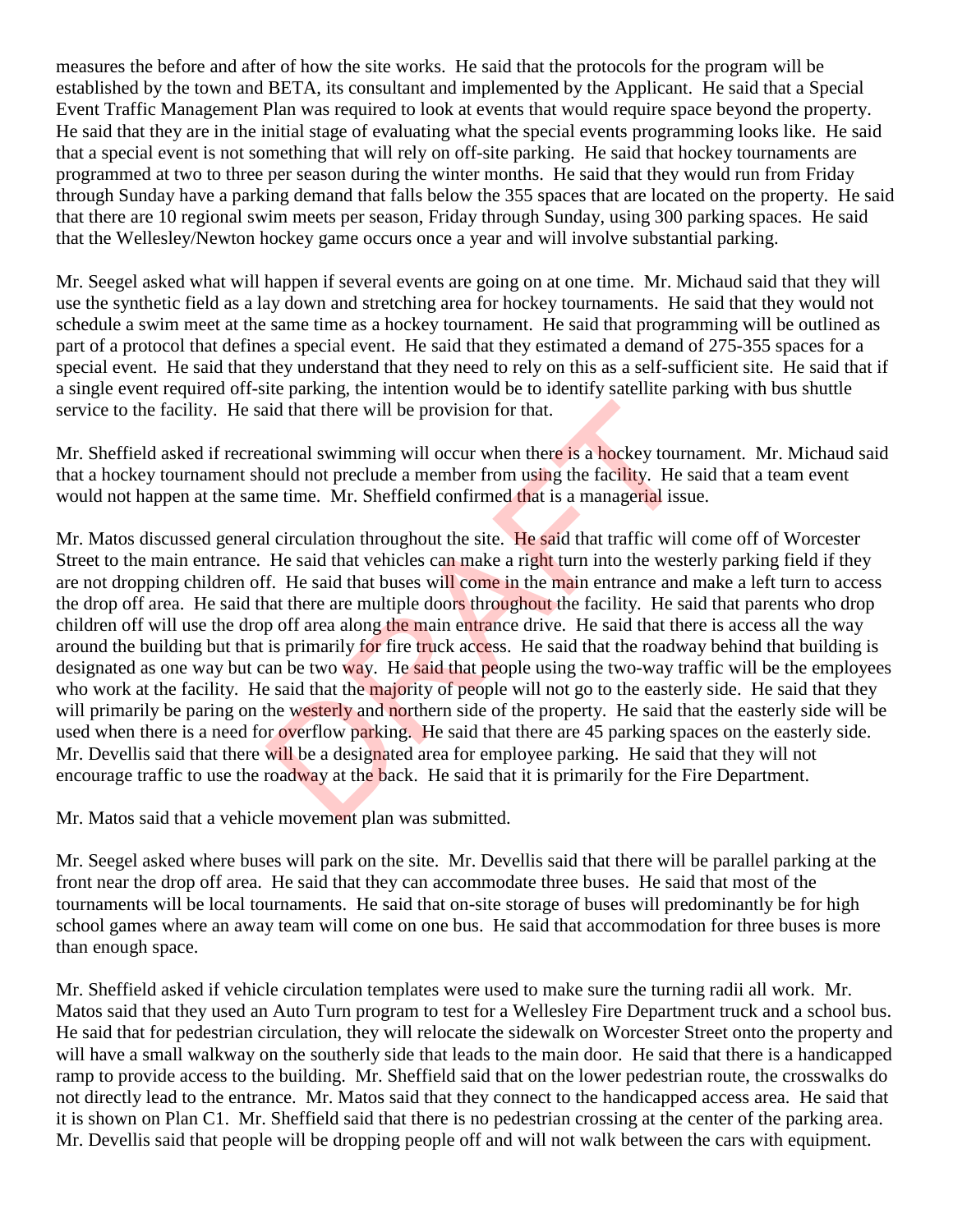He said that they will walk down the drive aisle. He said that they will filter down to the sidewalk and walk across rather go than around cars.

Mr. Redgate asked for a description of the drop off area. He asked if it can accommodate two or three cars at a time. Mr. Matos said that it will be 42 feet long and can accommodate four vehicles. Mr. Seegel asked if the aisle will be two way traffic. Mr. Matos said that all parking aisles will be two way. He said that the aisle at the drop off will be 24 feet wide, which is compliant with zoning.

Kevin Provencher, Dacon Corporation, said that his company is the architectural firm that designed the facility and they hope to be the construction manager for the project. He said that landscaping along the northern edge will primarily be deciduous trees on a strip that is adjacent to the sidewalk. He said that the entry drive will be lined with maples and an assortment of smaller shrubs and plantings mixed in with the trees.

Mr. Provencher said that the main entry vestibule will be on the west side of the building. He said that the accessible parking spaces are to the right and the left of the drop off area. He said that the paving that extends from the main entrance extends beyond the curb line and out into where the parking area would be. He said that it is an extension that signifies where the drop off area is. He said that there is a row of bollards parallel with the curb line that would prevent a vehicle from driving into the entry plaza area. He said that there will be a seat wall on right side where people can gather in between events or wait to be picked up. He said that there will be a large youth population using the facility, many of whom will be picked up and dropped off by parents. He said that to the right of the seating wall are the bicycle racks. Mr. Seegel asked if all of the people who park will walk across this area as well. He asked about traffic control there. Mr. Provencher said that vehicles that pull up to the area for drop off are transient vehicles. He said that vehicles that are there for an extended period of time are not supposed to be there. He said that it becomes an operations and management issue for the building manager to control that area. ies where the drop off area is. He said that there is a row<br>vent a vehicle from driving into the entry plaza area. He<br>e people can gather in between events or wait to be picked up a<br>tion using the facility, many of whom wi

Mr. Provencher said that along the eastern edge there will be a sidewalk and plantings. He said that the bus drop off will be along the north side. He said that there is a secondary entrance at the bus drop off.

Mr. Provencher said that the primary materials on the exterior will be insulated metal wall panels in a combination of three colors. He said that on the north side and portions of the east and west corners, the metal panels are oriented a horizontal direction, arranged in a random pattern to provide texture and interest. He said that the remainder of the facility including the south side and the gable end are the same product and colors but oriented in a vertical orientation. He said that the roof is pitched 1.5 inches in 12. He said that the clerestory windows are located at a height of 18 feet above the ground floor level. He said that behind the façade that faces Route 9 will be the swimming pool and the synthetic field. He said that there will be a limited amount of daylight. He said that there are some special concerns about controlling the amount of light that penetrates the pool and the field for the purposes of controlling glare. He said that they want to maintain a level of competition and safety. He said that the vast majority of the glazing on the building that faces north will receive the minimum amount of direct light. Mr. Sheffield asked if the central panel on that side of the building will be flush with the facade. Mr. Provencher said that it will project seven feet from the facade and has overhang. He said that it represents the mezzanine level. Mr. Sheffield said that extension does not show on the plan. Mr. Provencher said that it was developed further after the plans were submitted. He said that it represents areas that will be leased to future tenants that have not been identified yet. He said that suggested tenants could be a strength training, physical therapy or sports related tenant.

Mr. Provencher said that there will be a total of eight banners on the north façade. He said that each has graphic that represents a local sports team that would have use of the facility. He said that on the northwest corner, there will be a digital display panel, 8 feet wide by 13 feet wide, with LED display of messages related to the facility. He said that it will not be advertising. He said that the display is intended for passing traffic as well. He said that it will be located so that entering vehicles from the eastbound side would see the panel on their left side and know that they are in the right place for their event. Mr. Seegel asked about the proposed size of the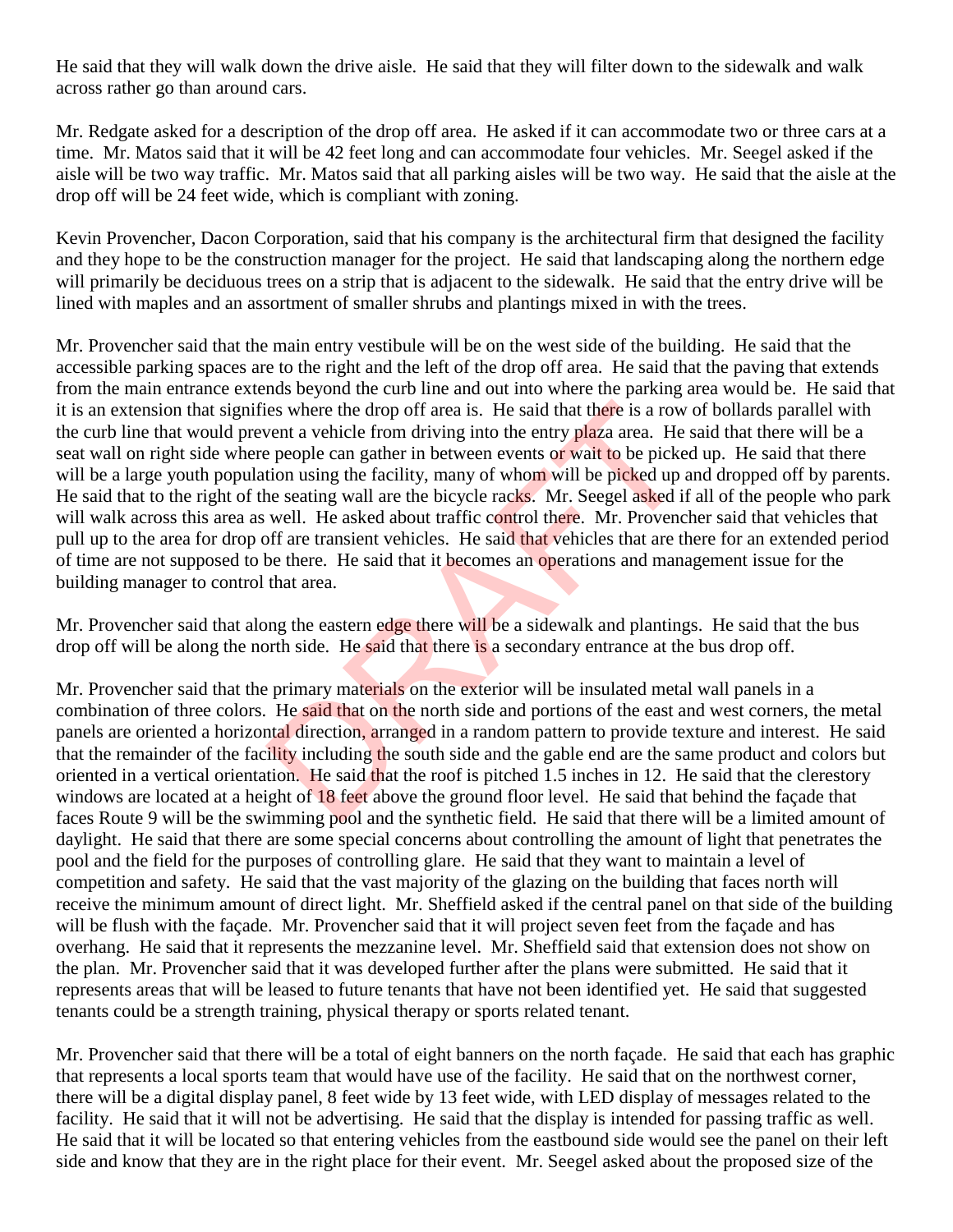letters. Mr. Provencher said that they could be any size. Mr. Seegel said that the Board would limit the size – Mr. Provencher said that all of the signage will be permitted under a separate permit and will go through DRB review. Mr. Seegel said that the Applicant needs to carefully read the sign bylaw before going to DRB.

Mr. Provencher discussed the entry plaza and drop off area. He said that the pavement extends out in a flush condition. He said that there will be accessible parking to the right and to the left. He said that there will be sidewalk access at the hearing of the parking spaces. He said that there will be a 30 foot seat wall and bicycle racks on the right side.

Mr. Provencher said that the entry vestibule will be fairly substantial to accommodate the total number of occupants that the facility will serve. He said that it is based on the building code requirements for egress. He said that there will be sliding horizontal panels, similar to what you would see at an arena and three sets of double doors, with two sets facing west.

Mr. Seegel asked if the Wellesley Fire Department approved the plans. Mr. Provencher said that the Fire Department has reviewed general site plan arrangements for vehicle access. He said that they are not in the point of the process to review specifics. He said that they will be reviewing the location of the Fire Department connection, the fire alarm control panel, the beacon, lock box, etc.

Mr. Provencher said that there will be three major components to the program. He said that there will be two ice rinks with team rooms in between. He said that each row of team rooms serves the adjacent rink. He said that the refrigeration equipment will be located at the south end between the rinks. He said that there will be some addition equipment on the exterior, a cooling tower and dehumidifiers. He said that they are working with an acoustic consultant. w specifics. He said that they will be reviewing the locat<br>ontrol panel, the beacon, lock box, etc.<br>re will be three major components to the program. He said<br>between. He said that each row of team rooms serves then<br>t will

Mr. Sheffield asked about the Zamboni location. He asked if there will be ice melt there. Mr. Provencher said that there will be a snow melting pit there. Mr. Seegel confirmed that there will be no ice melt outside. Mr. Provencher said that the room can accommodate two Zambonis, one for each rink and an ice pit in between that both Zambonis can dump into.

Mr. Provencher said that the main entrance lobby will be approximately 32 feet wide with a direct view of a monumental staircase to the mezzanine level. He said that beyond staircase will be a reception station with an elevator located directly behind. He said that there will be a single elevator provided to the mezzanine level. He said that an area for a concession stand has been located to the right of the reception area. He said that it will be operated by a vendor that has not been selected yet.

Mr. Provencher said that the synthetic turf fieldhouse will be located in the upper corner with a walking track located above. He said that the swimming pool will be located in the other corner with a deck around the perimeter. He displayed the location of locker facilities, showers and toilets associated with the pool area, as well as office spaces for staff, pool operator and lifeguard. He said that there will be a smaller second pool called a warm pool with a higher temperature than the competition pool. He said that the pool will be used for youth swimming lessons and recreational uses.

Mr. Provencher said that the overall footprint of the building will be 102,000 square feet. He said that there will be an additional 20,000 square feet located on the mezzanine. He said that the spaces associated with the west rink, the east rink, the field house and the pool will be double height spaces. He said that the spaces in between will be infilled with the mezzanine, which is 15 feet above the floor. He said that spectator seating is provided for the west rink and some limited seating for the east rink. He said that there will be additional mezzanine seating for the pool and a balcony type track with a guardrail that overlooks the synthetic turf field below. He said that the seven foot projection will be for future tenants. He said that view windows will look down to the ice rinks and pool below.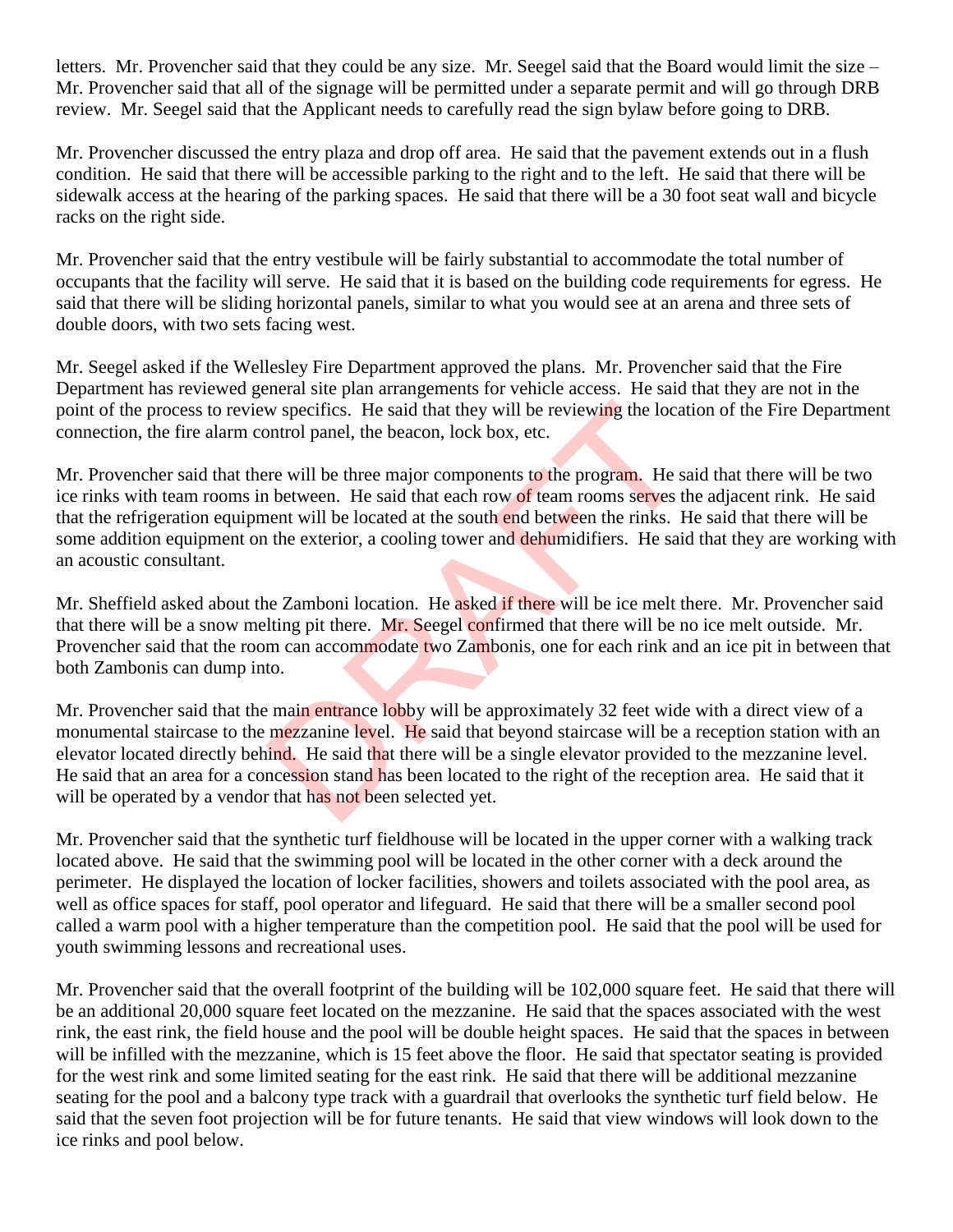Mr. Seegel asked if there are provisions for keeping the windows clean on both sides. Mr. Provencher said that will be handled by operations and maintenance. He said that the windows on the interior are easily accessed from the mezzanine level. He said that the other side of the windows in the ice rinks and swimming pool may be more challenging to access.

Mr. Sheffield said that the plans indicate future tenants with glass looking into the pool. He said that it will still allow for people other than the future tenants to look into the spaces. Mr. Devellis said that the spaces between the pool deck and the lower rink will be offices for management staff. He said that there will be 12 to 15 management employees there throughout the day. He said that the space to the north will be a conference room with viewing to the field house and the north rink. He said that the space between the two rinks will be rink storage with the possibility of adding a second level concession area. He said that the conference room may be available to rent for meetings. He said that the general seating for parents and spectators will be at rink or pool level or mezzanine. He said that seating for the west rink will be for 750 with space for another 100 around the rink surface. He said that the east rink will have bench seating and standing room only. He said that he opened two similar facilities in the past year and they have not had any problems with exceeding the 750 seat capacity.

Mr. Sheffield asked about ice guards on the metal roof. Mr. Provencher said that there will be snow guards along the east and west eaves.

Mr. Devellis discussed snow removal. He said that they will pile snow on site. He said that if the snow storage areas are exceeded, the excess will be taken off site. Mr. Seegel said that the Board will need to see a snow storage plan and how it affects circulation on the site. Mr. Matos said that snow storage will be on the westerly side of the site on the landscape island and on the southerly side below the parking spaces. He said that there is limited area for snow storage on the east side where a landscape island is located. Mr. Seegel said that six to seven foot wide landscape islands will not hold a lot of snow. Mr. Matos said that excess snow will be hauled off site.

Mr. Redgate asked if there is an overall plan that shows the closest residences. Mr. Matos said that there are three adjacent houses on Dale Street but most of the residences are located on the street that runs along the back side of the site. Mr. Redgate asked if there will be any noise issues with any of the closest residences. Mr. Matos said that they will maintain the existing tree buffer at the back. He said that, because of the location of the wetland pocket, they will limit disturbance on that side. He said that there is a steep up slope at the back with the site at an elevation of 156 and the top of the slope at 170. Mr. Devellis said that they did an existing noise survey. He said that he met with almost all of the neighbors and their representative six to seven times. He said that he has committed to coming out after the project is complete to deal with openings in the tree line and infill. e guards on the metal roof. Mr. Provencher said that the<br>ss.<br>w removal. He said that they will pile snow on site. He s<br>ss will be taken off site. Mr. Seegel said that the Board v<br>cts circulation on the site. Mr. Matos said

Mr. Devellis said that the neighborhood representative also had concerns with lighting on building. Mr. Seegel asked if there is a lumen plan. Mr. Devellis said that there is a plan. He said that there will be cut off at the property lines. He said that the wall packs will be down lit. Mr. Matos said that the photometric plan shows site lighting in the islands, along sides of the building, with a couple of wall packs along the back to light up the access drive. He said that they show zero foot candles at the exterior of the property line on the southerly side due to the height differential. Mr. Devellis said that he has managed several facilities over the years and worked with the neighbors once the facility was operational to figure out how the facility is used. He said that if there is hockey late at night, they can direct parking into specific fields so that they can phase off the parking lot lights. He said that safety is a concern. He said that they have been working with the neighbors and will continue to do so to address their concerns.

Mr. Seegel asked about the hours of operation. Mr. Devellis said that the facility will open at 6 am. He said that the rinks will be shut down at 12 am. He said that they will have staff present at 5:30 am to open up and, if the last sheet shuts down at 11 pm, the staff will have time to go through the locker rooms to make sure everyone is out of the building and the parking. He said that staff will probably wrap things up by 12:30 am.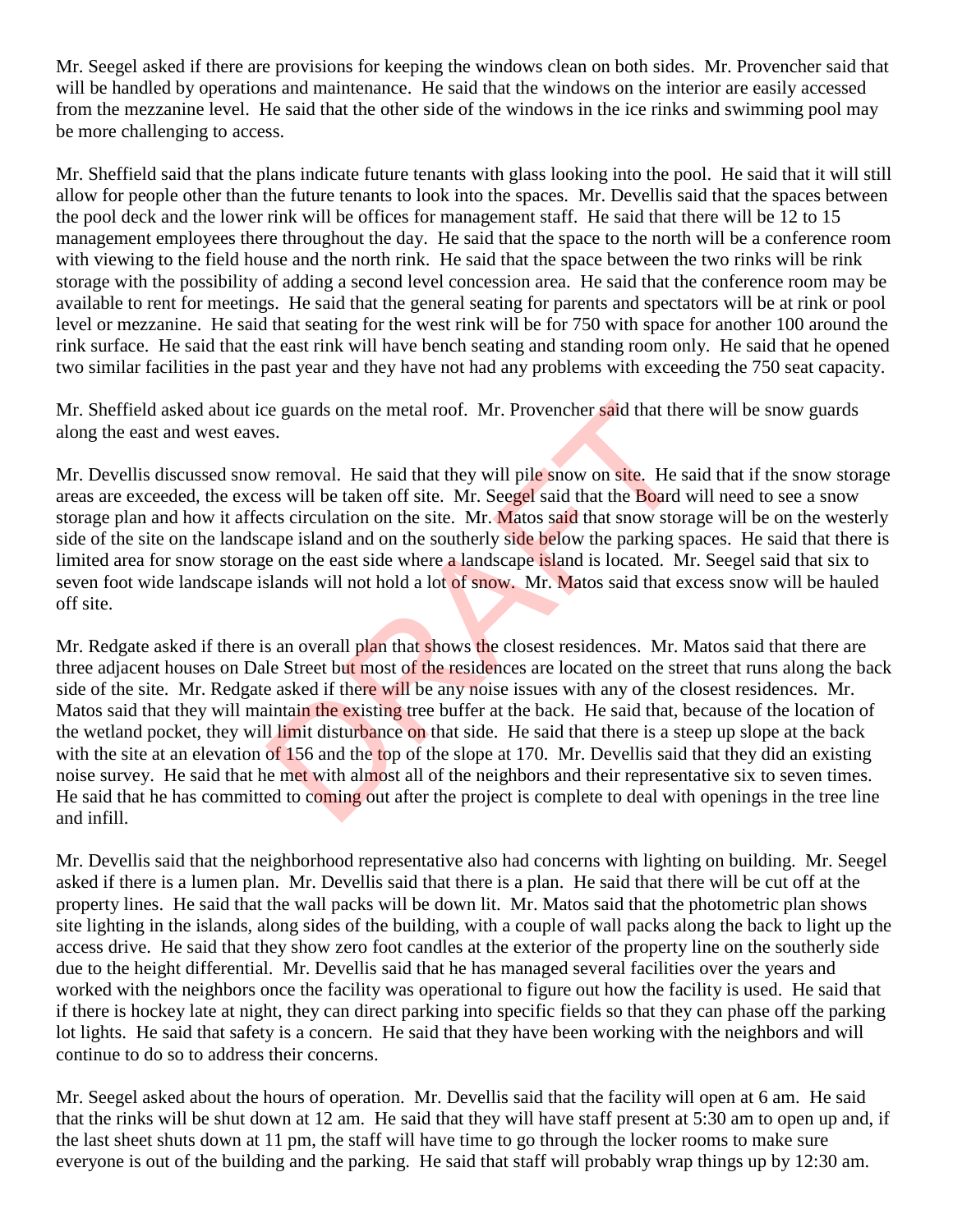Mr. Seegel asked what would be the latest time that events will end. Mr. Devellis said that typically high school hockey events do not run past 9 pm. He said that the later nights are typically adult hockey nights. Mr. Redgate asked if the facility will be open until midnight seven days a week. Mr. Devellis said that the weekends typically wrap up around 8 or 9 pm. He said that adult hockey is not typically on the weekends.

Mr. Sheffield asked about mechanical equipment on the roof. He asked if there was space above the mezzanine to have it indoors. Mr. Provencher said that 20 pieces of equipment will be located on the roof and there will be four additional pieces of equipment on the ground behind the building on the south side. He said that early in the process they did consider an approach to locate mechanical equipment above the mezzanine but that would require them to go to central systems that are far less efficient and far more expensive. Mr. Sheffield asked about the size of the units on the roof. Mr. Provencher said that they will vary in size from a condenser that may be three feet wide by three feet high to a pair of dehumidifiers for the swimming pool that will be approximately 23 feet long by 7 feet high.

Mr. Sheffield said that the south elevation is a fairly sizeable blank wall. He asked if it would be cost prohibitive to mitigate the scale there. He said that from the upper elevation it is one large barn. He said that other parts of the building have the facades broken up with panel and color changes. Mr. Provencher said that side of the building faces away from the street and there is a significant change in grade of 35 feet behind it. He said that it is heavily wooded back there. He said that there is really not much of a site line on that side of the site and the façade is not visible to the residences. He said that the residences at the top of the slope look out over the roof. He said that they did not think that it would provide any value to break up the façade on that side. He said that they did choose to address the sides that face the street. Mr. Devellis said that as a concession to the neighbors, they wanted the façade to fade away, not stand out.

Mr. Sheffield asked about the base color of the building. Mr. Provencher said that the three proposed colors are white, tan and grey earth tones. He said that the south elevation will be grey.

Mr. Seegel asked about a Construction Management Plan (CMP). Mr. Provencher said that they do not have one at this point. Mr. Seegel said that Babson and Wellesley Colleges and the Waterstone project in Lower Falls submitted good examples of CMP's. Mr. Redgate said that the CMP for the Webster Athletic Facility at Babson is recent and a good one to look at because it involves a project of similar size and use. Mr. Devellis said that his company won the RFP a year and a half ago. He said that in the last year they have gone through getting the ordinance, having the overlay approved, and going through the PSI process. He said that Mr. Provencher's company has been paid to get the project to the permitting stages. He said that they have it out to bid to four other contractors. He said that Paul Griffin will represent Mr. Devellis as project manager. He said that Mr. Griffin will oversee the contractor who will put the CMP together. Mr. Seegel said that the Board will vote when it gets a complete set of plans. He asked when Mr. Devellis expects to have an Order of Conditions and a DRB recommendation. Mr. Devellis said that they will be meeting tomorrow with DRB for the fourth hearing. He said that they have gone before the WPC for six hearings. Mr. Matos said that the next hearing with WPC will be on Thursday. He said that since WPC does not have the revised plans, it will probably be two weeks before they will get an Order of Conditions. Mr. Seegel discussed continuing the hearing for a month to allow time to get the Order of Conditions and a CMP. ave the facades broken up with panel and color changes.<br>
Exay from the street and there is a significant change in grad back there. He said that there is really not much of a si<br>
ible to the residences. He said that the re

Suzanne Palacino, 21 Beechwood Road, asked if copies of any presentations will be available. Mr. Seegel said that there is a set of plans in the ZBA office. Mr. Devellis said that the videos are regularly uploaded to the town's website.

Ms. Palacino said that she lives in the neighborhood that is north of the facility. She said that there was a lot of discussion about the Weston Road interchange. She said that a lot of children walk that area all of the time. She asked if other studies had been done for the impacts on Manor Avenue and Beechwood Road, both of which are major cut throughs to Route 9. Mr. Michaud said that the project is subject to a post occupancy monitoring study that will entail viewing traffic counts for the facility prior to opening to establish a baseline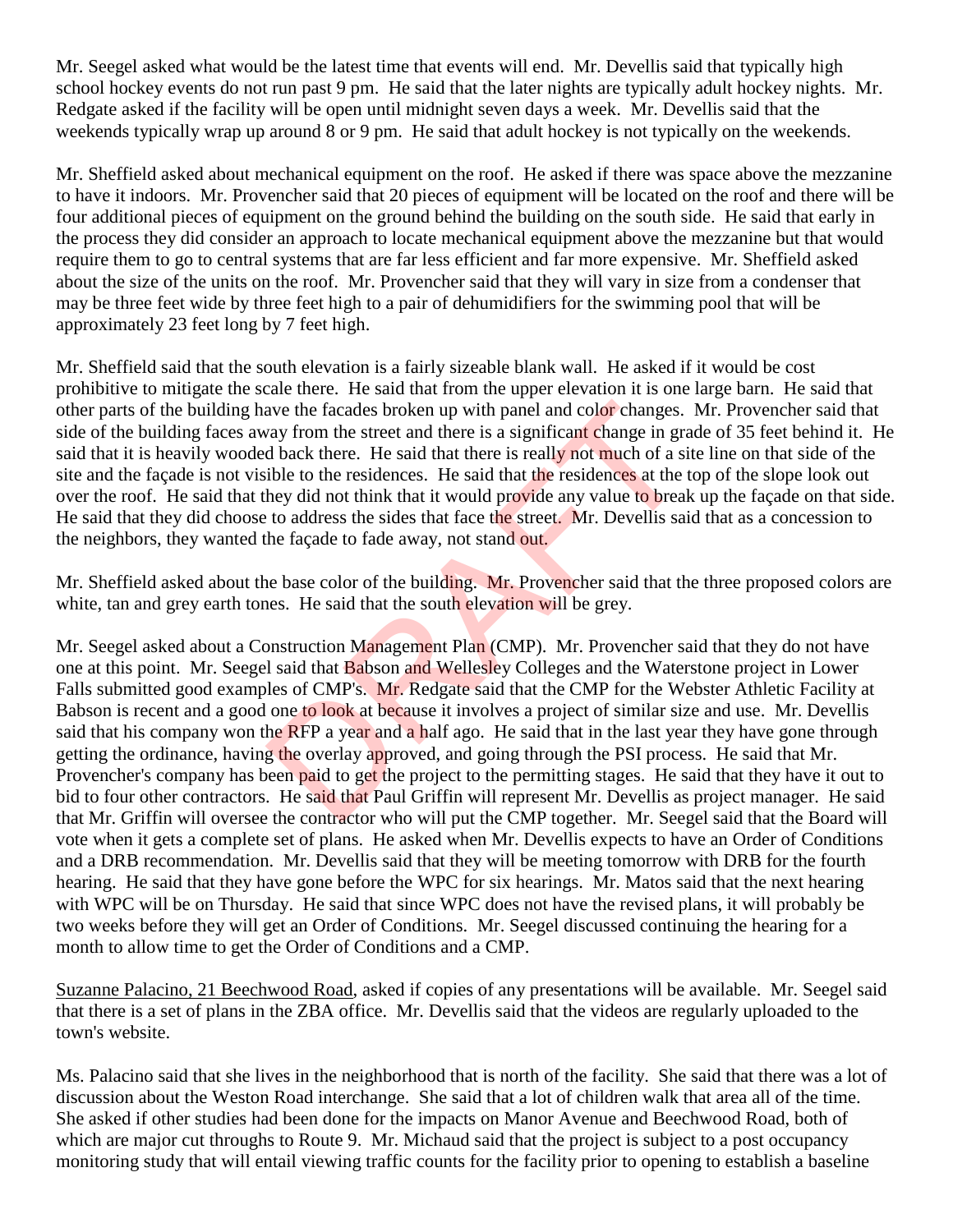and then measure again from the same location to see if there has been a change since the facility became operational. He said that they will look at six to eight neighborhood streets that would include Russell Road, Beechwood Road, Lexington Road, and Overbrook Drive. He said that was identified by the Town's review consultant. He said that it is the normal course for any project that is reviewed along the Route 9 corridor to do a before and an after study. He said that they will look at the impact studies to see if they have actually added traffic. Ms. Palacino said that she would like to see that the study is reviewed prior to validation of the project. She said that the neighborhoods are already used as cut throughs. She said that the amount of traffic from the Bates School area going across Route 9 for events at the facility will be dramatic. She requested that a specific assessment be done of the area north of Route 9 to Manor Avenue. Mr. Seegel said that families in these neighborhoods have been affected by the CVS that was recently built on Route 9. He said that the traffic engineers should look at all of the roads that come off of Weston Road from the Bates School area down to this project. Mr. Michaud said that they will conduct the before and after studies. He said that they have the CVS Monitoring Report. He said that they were obligated to do the same thing. He said that report is available online for public review. He said that the outcome of that study is that there has been no remarkable increase in traffic in the neighborhoods as a function of the CVS project. He said that they will be doing essentially the same thing for this project. He said that they carefully vetted the access design. He said that they had a lot of input from neighbors who live on Beechwood and Lexington Roads. He said that there is no direct cross connection from the neighborhoods to the facility. He said that the most direct route to the facility will be to take Route 9 and take a left at the signal.

Ms. Palacino said that signal work was done at the Oak Street exchange in Natick. She said that it has had no impact on backups at 2 pm on weekdays on Route 9 West. She said that post school traffic will only get worse. She said that GPS will take you through the neighborhoods if traffic is backed up on Route 9. Mr. Michaud said that they are already obligated to do a study as a condition of the PSI. Mr. Seegel said that if MDM has not already covered it in its Traffic Study, he suggested that careful attention be given to this issue. He said that a lot of neighborhoods have expressed concern. He asked if the Applicant would be willing to contribute to the cost of a peer review. Mr. Devellis said that he would not be willing to pay for it because the PSI has already encompassed everything that could be imagined. He said that the Traffic Study that was done for PSI looked at all of these neighborhoods. He said that PSI studies effects on a regional scale but Site Plan approval is site specific. ve on Beechwood and Lexington Roads. He said that the<br>orhoods to the facility. He said that the most direct route<br>at the signal.<br>I work was done at the Oak Street exchange in Natick. S<br>on weekdays on Route 9 West. She said

Elyse Fishkin, 67 Beechwood Road, said that there is qualitative data and there is quantitative data. She asked if the study could include qualitative data that involved talking to the neighbors who are impacted by the traffic. She said the counters count one way but residents of the neighborhoods count cars differently. Mr. Michaud said that the traffic monitoring that they are bound to do is objective. He said that it involves placing video and radar equipment on neighborhood streets to objectively quantify how much traffic actually uses a roadway by hour over the course of an entire day. He said that they will employ that before the facility is open to understand how traffic is on Beechwood, Lexington, Russell and a series of other roads that have been specifically identified by the Town's review consultant, BETA. He said that when the facility opens, they will do the same counts to see if there has been a change and whether that change can be attributed to this facility. Ms. Fishkin asked if there are plans in place if the Traffic Study shows that there is impact to the neighborhood. Mr. Michaud said that there is a pool of money that has been identified for purposes of implementing things if they find that there is a direct influence from this project on a neighborhood street. He said that will be determined following monitoring and after consultation with the Town's traffic consultant, BETA. He said that CVS was obligated to do the same thing and there was nothing that came out of it because it did not show a big change. He said that they are hoping that will be the case with this facility. He said that they hope that the access design will keep people from the neighborhoods.

Kin Cheung, 15 Shadow Lane, said that he just moved there two months ago. He said that he was shocked to learn that a sports complex will be built behind his house. He said that the brokers never disclosed that when he bought the house. He said that his main concern is noise before, during and after construction. Mr. Seegel said